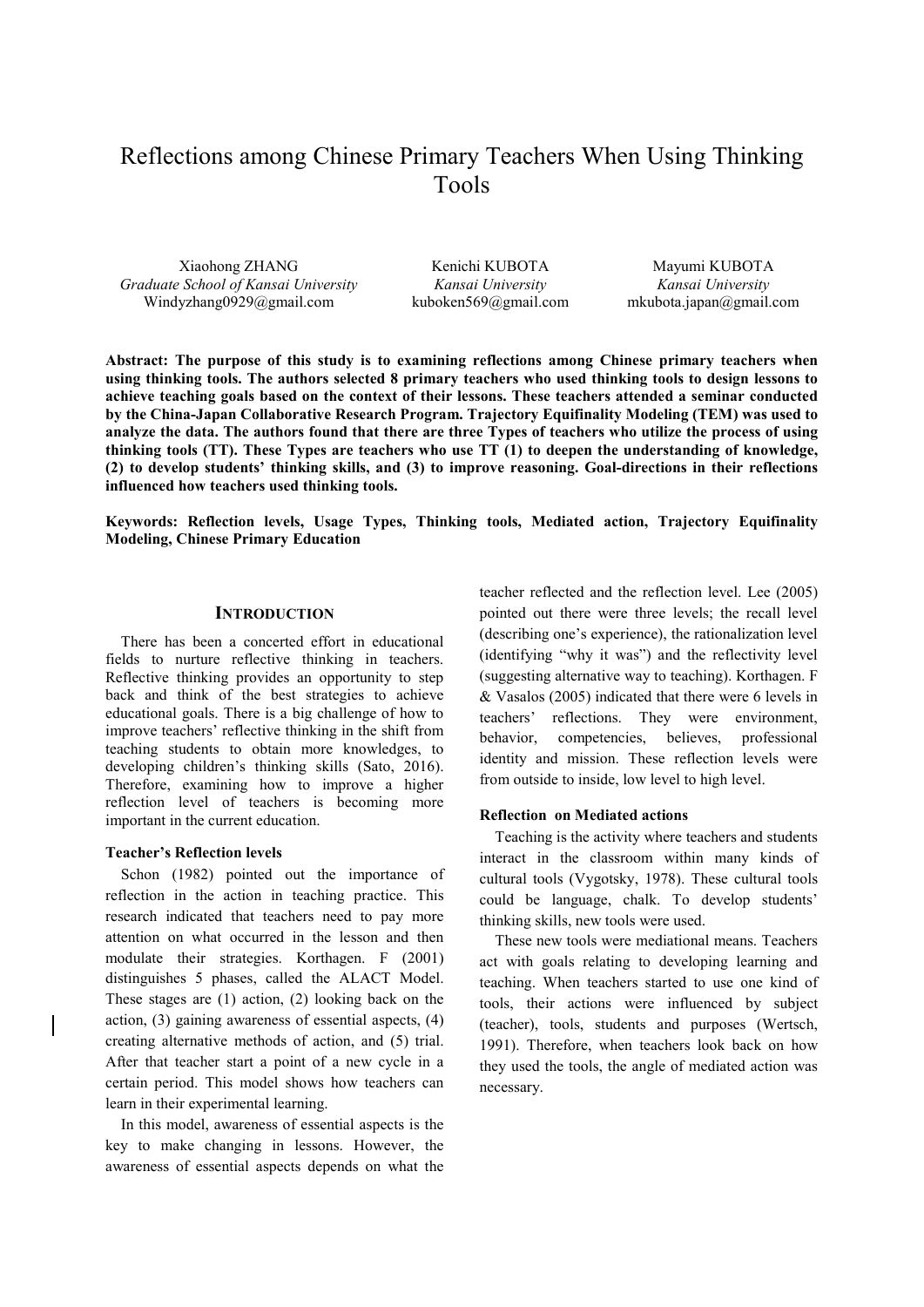

## Figure 1. Mediated Action of Using TT

# Based on the Vygotsky's model of a complex mediated (Jaworski.B, 2008)

Most teachers' actions are based on their lesson plans. However, it was difficult to predict how students think in lessons that improve thinking skills, because the situation in the lessons was more dynamic, uncertain, and complex than the knowledgeremembering classes. Suchman (1987) identified that people should pay more attention to the situated actions than plans. The authors considered that teachers' reflection also was situated in the context of what occurred in the classroom.

 With the concern of developing students' thinking skills, how to improve teachers' reflection level became more important than before. Teachers may not be able to promote students' thinking skills, if the teacher did not reflect deeply on their teaching practices (Choy, Oo, 2012). This study called for high level refection in the practice of nurturing students' thinking skills.

## **Practise of Using Thinking Tools to Develop Thinking Skills**

With the development of globalization, many countries highly value how to develop children's thinking skills to nurture higher quality talents to contribute to the society in the 21st century.

To achieve the new teaching goals, additional new tools used in the class, such as thinking tools (TT) are needed. Thinking in a complex process in heads and could not be observed. In Japan, using thinking tools, which would "show one's thinking visually" in class, was found to have educational benefit (Kurokami, 2012; Kansai University Elementary School, 2015)). Thinking tools can be special graphic organizers which focuses on training using various thinking tools. Students can learn by writing or talking about their thoughts using thinking tools under teachers' guidance.

To improve and promote the quality of education, China's government made a policy called "China's Middle and Long Education Innovation and Development Plan from 2010 to 2020". In this policy, one goal is to promote thinking skills.

To help reach this goal, thinking skills has been introduced into schools in some cities in China. However, it is not easy to introduce thinking tools into a new educational environment because teachers must shift traditional knowledge-teaching to thinkingtraining teaching. Miyake, Kishi, Kubota & Li (2016) indicated that Chinese primary school teachers used thinking tools based on the educational environment of Chinese primary school. However, the usage Types by Chinese primary teachers have not been researched.

 In the practice of using thinking tools, teachers' actions were mediated by thinking tools compared with traditional lessons. In the shift from traditional knowledge-teaching to thinking-training teaching, how teachers reflected on using thinking tools was important during a certain period.

Therefore, the two research questions examined in this paper are as follows:

- (1) What did Chinese primary teachers reflect on when they used thinking tools?
- (2) Were there usage differences related to reflection levels among Chinese primary teachers? If so, why?

# **METHODS**

## **China-Japan Collaborative Research Program**

To achieve the policy of promoting thinking skills, in 2012, a China-Japan Collaborative Research Program was formed to use thinking tools in class to develop children's thinking skills. Some thinking tools were introduced to improve thinking skills in primary schools, in Guangzhou and Foshan in Guangdong Province.

## **Trajectory Equifinality Modeling**

To determine the usage Types in Chinese primary teachers, this study used Trajectory Equifinality Modeling (TEM) to analyze the data. Trajectory Equifinality Modeling is a new qualitative approach which can clarify the process of people's multiple decision-making during a certain period based on time (Yasuda, Nameda, Sato, 2015). TEM uses concepts to analyze data (Table1).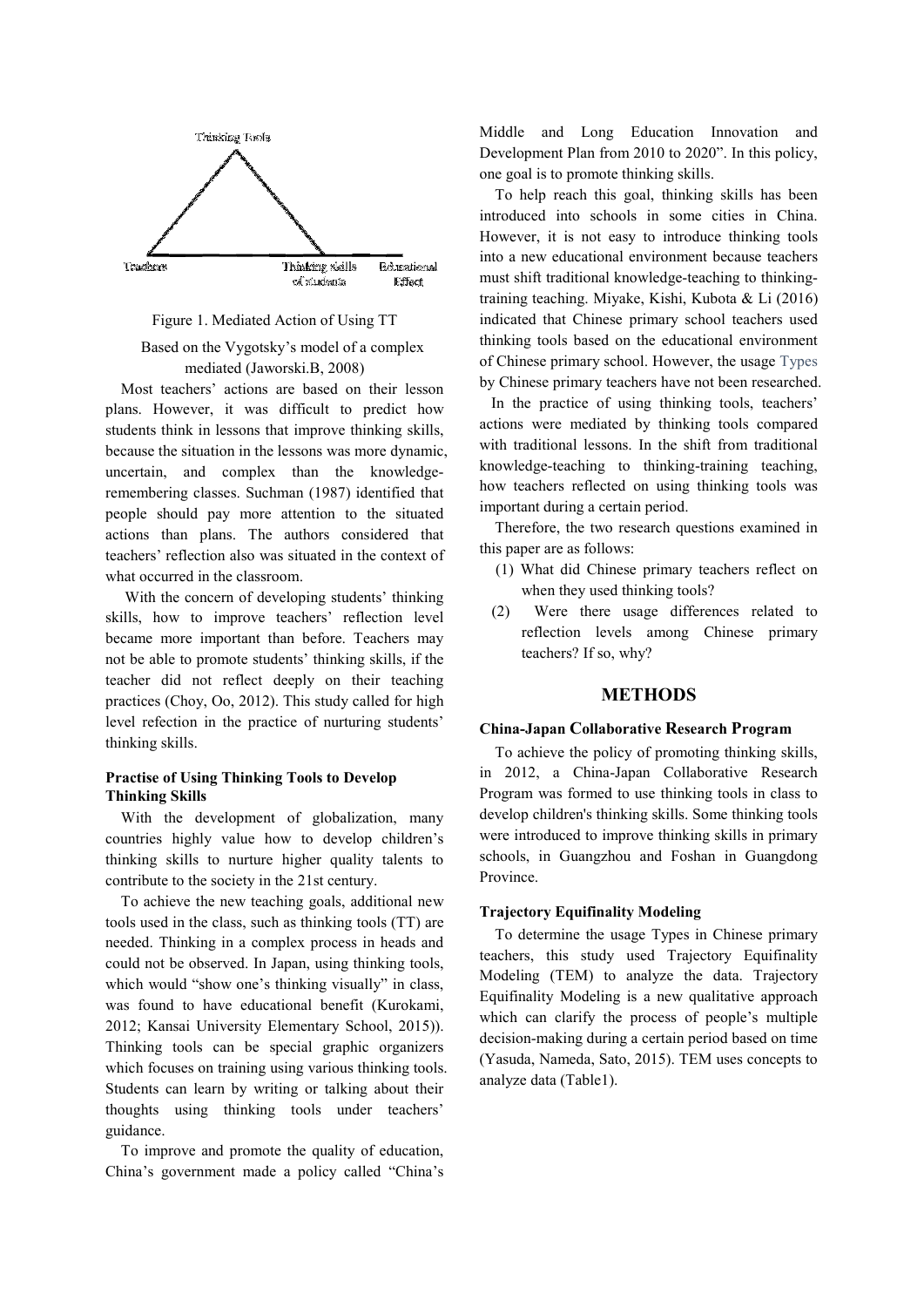| Concepts                                            | <b>Definition</b>                              | Positioned in this study                                                           |  |
|-----------------------------------------------------|------------------------------------------------|------------------------------------------------------------------------------------|--|
| <b>Equifinality Point</b><br>(EFP)                  | Goal achieved                                  | Teacher used thinking tools<br>to achieve teaching goal<br>based on context        |  |
| Polarized<br><b>Equifinality Point</b><br>$(P-EFP)$ | Could not be<br>achieved but possible<br>point | Teacher did not use thinking<br>tools to achieve teaching<br>goal based on context |  |
| <b>Bifurcation Point</b><br>(BFP)                   | Bifurcating point to<br>achieve EFP            | Bifurcating point after<br>teachers used thinking tools                            |  |
| Obligatory<br>Passage Point<br>(OPP)                | Necessary point to<br>achieve EFP              | Necessary point after<br>teachers use thinking tools                               |  |
| Social Direction<br>(SD)                            | Helpful social factors<br>for achieve EFP      | Helpful social factors for<br>using thinking tools                                 |  |
| Social Guidance<br>(SG)                             | for achieve EFP                                | Harmful social factors Harmful social factors for<br>using thinking tools          |  |

Table 1. Concepts of TEM in this study

The authors utilized "Teacher used thinking tools to design lesson" as the Equifinality Point. To define the usage Types among Chinese primary teachers, this study chose eight Chinese primary school teachers, as research collaborators, who could use thinking tools to design lessons for nurturing thinking ability. These teachers (HE, DE, LO, MO, SH, LU, LA, and GA) worked in four primary schools in Guangzhou and Foshan, Guangdong Province, China. Two teachers worked in one primary school. They were teachers of English, mathematics, Chinese literature and science.

They took part in the training workshops and used thinking tools for more than two years and six months before March 2018.The information of these eight teachers are given in Table2.

| <b>Teacher</b> | City      | School              | Subject               | Teaching<br><b>Experience</b> | <b>Thinking Tools'</b><br><b>Experience</b> |
|----------------|-----------|---------------------|-----------------------|-------------------------------|---------------------------------------------|
| <b>HE</b>      |           | Guangzhou WD school | English               | 18 years                      | 3 years                                     |
| DE             |           | Guangzhou WD school | Math                  | 6 years                       | 3 years                                     |
| MO             |           | Guangzhou BY school | English               | 12 years                      | 2.5 years                                   |
| LO             | Guangzhou | BZ school           | Chinese<br>Literature | 17 years                      | 5 years                                     |
| <b>SH</b>      | Foushan   | NZ school           | Math                  | 9 years                       | 3 years                                     |
| LU             | Foushan   | NZ school           | Science               | 3 years                       | 3 years                                     |
| GA             | Foushan   | GM school           | Math                  | 5 years                       | 3 years                                     |
| LA             | Foushan   | GM school           | Chinese<br>Literature | 5 years                       | 3 years                                     |

Table 2. Information of Chinese primary teachers

#### **Analysis procedure**

The authors interviewed 8 teachers 3 times. First, the authors interviewed teachers about how they used thinking tools, what they reflected on and how they changed. Second, the authors drew a TEM diagram and showed it to each teacher individually. Teachers read their TEM diagram and talked in more detail about their reflection and path. Third, the authors showed the edited TEM again and modified it.

After finishing the personal TEM, the authors drew the comprehensive TEM.

# **RESULTS AND DISCUSSION**

Through analysis of the data, the authors found that there are three changing Types in the experience of these teachers. These Types are using TT to acquire knowledge, nurture positive thinking altitudes, and improve reasoning.

## **Type A : Acquiring-knowledge teachers**

Type A is the Type of using thinking tools to deepen the understanding of knowledge teachers. Teachers who used this Type were HE, DE, MO and LO, who worked in WD and BY schools in Guangzhou.

HE, MO were English teachers. HE guided students to write keywords on TT and speak in English. However, MO guided students to write key sentences on TT to analyze textbook and write compositions. DE was Math teacher. She used TT to compare the conceptions. LO was a Chinese Literature teacher who also used TT in teaching concepts.

From the TEM, the authors found that the point that teachers reached was not "Teachers can use TT to design lessons for developing students' thinking skills". The goal they reached was "teachers used TT to design lessons for students' active-learning" (E-EFP). The teachers of Type A experienced five reflections before they reached the point of "teachers used TT to design lessons for students' activelearning". The processes were as follows.

Firstly, they reflect on "the gap between the lessons' vision and students' response" (OPP1) after they took part in the training class of thinking tools. For example, HE used Fishbone a Type of TT in class, but students were confused. Therefore, HE apologized to students. MO also was not successful in the lesson and wondered why the lesson failed and started to research how to use TT independently.

*MO: I could not understand why I did the less on so bad after my first open lesson. After the lesson, I researched how to use TT deeply. 1 st interview data of MO: 239-240 lines* 

Secondly, the teachers of Type A reflected on the great difference between excellent students and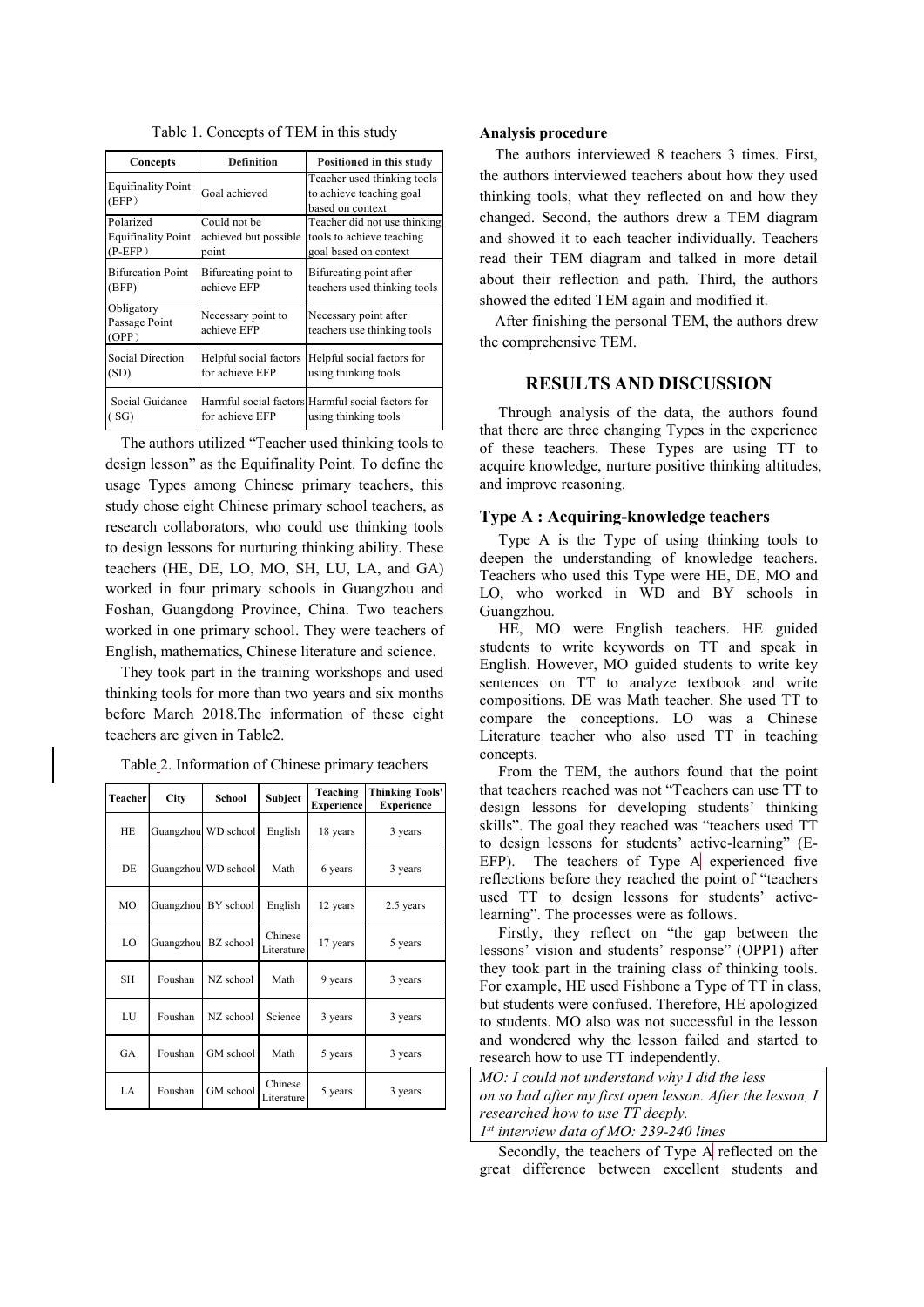students who performed poorly (BFP1). It was more difficult when using TT to discuss in groupwork because students who performed poorly had little knowledge and had difficulty using knowledge to participate in groupwork. However, owing to the social guidance of "The role in groupworks" from Chinese researches (SG1), open lessons triggered them to make lessons better (SG2). Through Discussions in the research groups in schools (SD3), they used two methods, (1) allow excellent students to help the other students, (2) let some students do simply and easy work during groupworks.

Thirdly, the teachers of Type  $A$  reflected on the purpose of use TT. This was an important point because it clarified the goals in teachers' thinking. For example, DE noticed the danger of unclear utilization purpose in the early stage and then examined how to use TT when teaching important knowledge through "the discussions in research groups in schools" (SG3). They clarified the goal of deepen the understanding of knowledge (BFP2).

Fourthly, the teachers of Type  $A$  reflected on "how to guide students focus on thinking" (OPP2) after they clarified that the goal was to deepen the understanding of knowledge, as the social direction was "students' passive thinking habit" (SD3). To guide students focused on their thinking, HE/DE/LO used PMIQ sheets to let students reflect on what they did learn and thought. MO gave a case of killinganimals to show how did she guide students thoughts about social phenomenon critically. The case of MO was given as follows.

*MO: I asked children to write a composition after we finished a unit about the relation between human and animals. Many students gained new thinking angles about people and animals. They felt sorry, shame and angry to animals when they knew the shoes and clothes were made by animals. 1st Interview data of MO:181-191 lines*

Finally, the teachers of Type A evaluated students' change. They found "students expressed their



Figure 1. TEM of the Reflections among Chinese Primary Teachers

*DE: If we did not overemphasize the importance of necessary knowledge, we should not reach our teaching goals. Every lesson had its own teaching goal. 1st Interview data of DE:141-142 lines* 

opinions logically about the learned knowledge", before reaching the developmental point that was "teachers used TT to design lessons for students' active-learning" (P-EFP) .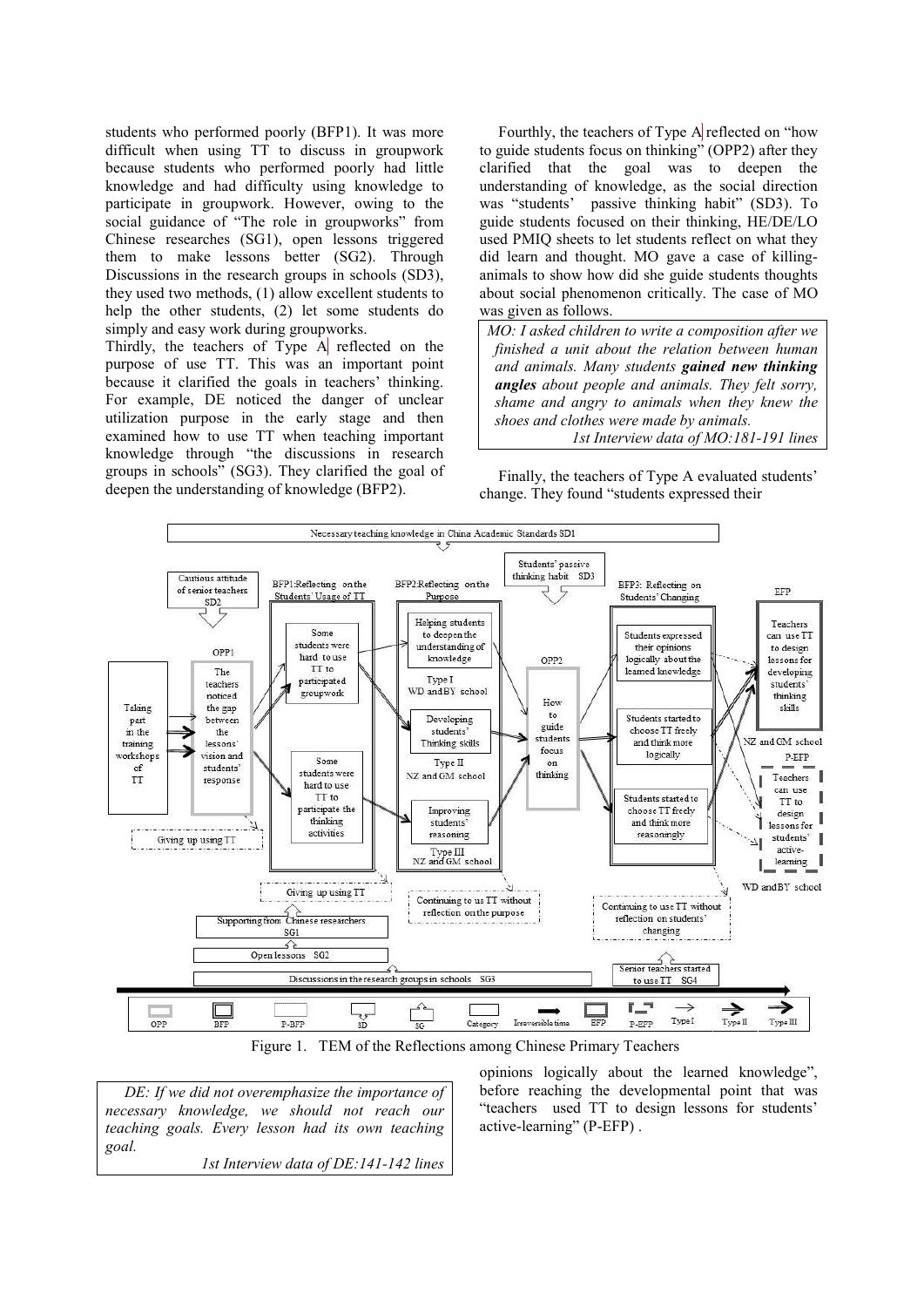# **Type B : Developing Students' Thinking Skills Teachers**

Type  $\overline{B}$  is the Type teachers who used thinking tools to develop thinking skills. These teachers were SH (NZ school) and LA (GM school).

After the teachers of Type B participated in the training workshops of using thinking tools, they also experienced "the gap between the lessons' vision and students' response" (OPP1).

Next, they experienced the reflection of how to close the gap between excellent students and performed poorly students (BFP1). The teachers provided leadership training to some of the students, and encourage them help the others. The method was influenced by "the role in groupworks" from Chinese researches (SG1), where open lessons triggered them to make lessons better (SG2) and encouraged discussions in the research groups in schools (SD3).

*SH* : *Some lazy students totally did not think independently even if you allow them to think about something. However, he became interested in groupwork because many students thought with him together when we used TT. This kind of lazy student need the other students to help him, particularly with excellent students.* 

*3 rd interview data of SH:210-213 lines* 

After the teachers of Type B went through reflection of how to close the gap between excellent students and students who perform poorly, SH and LA did a deep reflection about the reason for using TT. For example, SH noticed she "went grossly wrong" because she did not explain what TT was and how to use TT. After she realized the purpose was to develop students' thinking skills, she explained TT to students.

*I noticed students didn't understand the essential of TT……I thought you (students) were able to fill the knowledge on TT if I told them how to fill TT. (I told them) just used the tools. It was in fact a mistake! At that time, I went grossly wrong* 

2 nd interview of SH: 172-174

In the next, SH and LA tried to "How to guide students focus on thinking". SH wonder how to trigger students thought positively and derive the questions after asked the senior teachers in the research group in her school. LA also was puzzled about it and paid attention on relating things with their daily lives after discussed with the member of research group. Therefore, they decided to strive to guiding students thinking, by explaining such concepts as to how to use TT.

As a result, teacher SH and LA found "Students became choose TT freely and shaped positive thinking altitude". For example, SH said: "I was very glad because all of the students became to like thinking". Teacher SH and LA achieved the point of

"Teacher can use TT to design lesson for nurturing thinking skills" (EFP).

# **Type C : Improving reasoning teacher**

Type C was the Type of teacher who used thinking tools to improve reasoning. The teachers of this Type were LU (NZ school) and GA (GM school).

The teachers of Type C participated in the training class of thinking tools and soon were concerned about how to develop children's thinking skills. LU said: "*The starting point was to improve children's thinking skills.*"

LU and GA also experienced "the gap between the lessons' vision and students' response" (OPP1) like Type A and Type B. LU found that students did not understand the relationship in TT in the early stage. GA also stated that her class was not successful.

Next, LU and GA noticed "some students had difficulty using TT to participate the thinking activities" (BFP1). LU mentioned that she often reflect on the lessons through children's feedback and found that some students did not focused on thinking. To solve this problem, LU and GA provided some special supporting to concentrate on thinking.

*LU: I often observe the situation in the lessons. How students used TT? What did they think about the topic? I can feel them through what children said. After the class, I often reflecedt on the lessons through children's feedback……When they express in a mess, I knew the did not understand truly about TT and did not focus on thinking.* 

*1 st interview data of LU:490-495 lines* 

After they solved the problem of the gap between students, LU and GA reflect on how to use TT to achieve the professional goal in science and mathematics classes. They realized that the goal in their subject was to improve children's reasoning (BFP2). LU pointed out the reasoning was important in science. GA said she wanted to improve students' reasoning, too. Therefore, LU and GA tried to guide students to focus on thinking the reasoning in Math and Science.

*In our area, there are a few professional science teachers. We researched how to teach in Science. It not only improved our teaching skills, but also we hope students' thinking skill could be developed.* 

*1 st interview data of LU: 390-395 lines* 

 The next reflection points of LU and GA was "students' changing" (BFP3). They compared the class used TT and the class without using TT, and found the class that used TT made great progress in reasoning. For example, a student of GA, used the pyramid chat to reason the unknown number.

Furthermore, the students who had longer had usage of the TT experience, could chose TT freely to infer.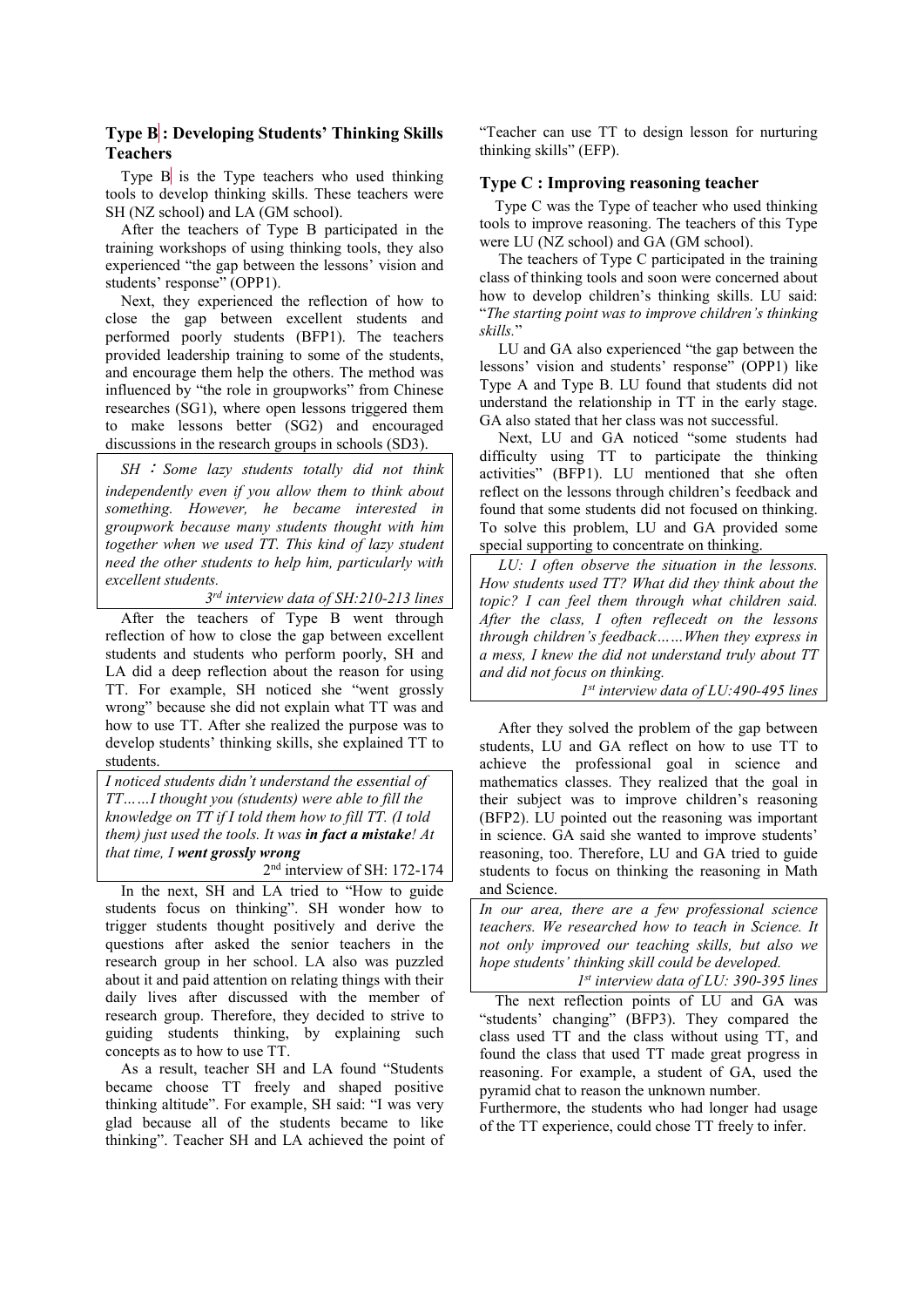

Figure 2. A Case of Using Pyramid Chat for reasoning

Finally, LU and GA reached the point of "Teacher can use TT to design lesson for nurturing thinking skills" (EFP).

Through TEM, the authors found out that (1) there were three Types teachers among Chinese primary teachers when they used TT; (2) Reflecting on the purpose was a major turning point that influenced their changing pattern.

# **DISCUSSION**

#### **Tensions Formed from SG and SD**

 From the TEM, the authors found that all of the reflection points occurred through the interaction of social guidance and social directions.

Table 3 Social directions and Social Guidance in TEM

| 11.1VI             |                                                                                                                                                           |                                                                                           |  |  |  |
|--------------------|-----------------------------------------------------------------------------------------------------------------------------------------------------------|-------------------------------------------------------------------------------------------|--|--|--|
| Converged<br>Point | <b>Social Direction</b>                                                                                                                                   | <b>Social Guidance</b>                                                                    |  |  |  |
| OPP1               | Necessary teaching knowledge in teaching guiding Supporting from Chinese researchers (SD1)<br>outline (SD1)<br>Cautious altitude from senior teacher(SD2) | Open lessons(SG2)<br>Discussion in research group in schools(SG3)                         |  |  |  |
| EFP1               | Necessary teaching knowledge in teaching guiding Open lessons(SG2)<br>outline (SD1)                                                                       | Supporting from Chinese researchers (SD1)<br>Discussion in research group in schools(SG3) |  |  |  |
| EFP <sub>2</sub>   | Necessary teaching knowledge in teaching guiding Discussion in research group in schools(SG3)<br>outline (SD1)                                            |                                                                                           |  |  |  |
| OPP <sub>2</sub>   | Students' passive thinking habit(SD3)                                                                                                                     | Discussion in research group in schools(SG3)                                              |  |  |  |
| EFP3               |                                                                                                                                                           | Senior teachers start to use TT(SG4)                                                      |  |  |  |

 There were three SDs which were necessary for teaching knowledge in China Academic Standards (SD1), cautious altitude from the senior teacher (SD2) and students' passive thinking habit (SD3). Necessary teaching knowledge in the China Academic Standards was the direction existed in the whole reflection points. On the other hand, some social guidance existed to help teachers progress. They were supported by Chinese researchers (SG1), had open lessons (SG2) and discussions in the research group in schools (SG3) and senior teachers began using TT (SG4). Cautious altitude from the senior teacher (SD1) occurred in the early stage. It exerted extreme pressure on the teacher who tried to use the new teaching strategy. However, in the latter period, senior teachers start to use thinking tools and became a helpful environmental factor to trigger teachers to reach EFP or P-EFP.

These point to convergence of peoples' multiple paths before they reach the Equifinality Point because of harmful or helpful social factors. Yasuda, Nameda, Sato (2015) indicated that the tension in the point of OPP and BFP constrained the behavior of people.

## **Purpose direct teachers' changing**

 From the perspective of mediated action, the authors found that the reflection points of the eight teachers moved on the triangle of mediated actions of TT in time (Figure 3). It showed that the eight teachers experienced the same contents of reflection in a time sequence.

The biggest turning point was reflection on the purpose. Even if all the teachers reflect on why they used TT, the specific purpose of three Types teachers were different. The purpose of Type A was Helping students to deepen the understanding of knowledge. However, the purpose of Type B and Type C was to develop students' Thinking skills and to improve students' reasoning. Wertsch (1991) identified that people have different purposes even if they do same actions. The Type of purpose people had, was depended on their social context.



Figure 3. Reflection Points in the Triangle of Mediated action

From the results, the authors found Type A were HE, DE, LO and MO. All of them worked in Guangzhou city. Their social directions in TEM were greater and more stressful than Types B and C. These social directions were the pressure of grade scores from students' parents, and the intense competitions of schools. Guangzhou is the 3<sup>rd</sup> largest city and has long history in China with most elitists living there and expecting their children go to prestigious universities in the future.

However, Foshan is the new and small city, with lower income people than in Guangzhou and more local populace. Furthermore, the competitions of schools were less aggressive than Guangzhou. In conclusion, the environmental factors prevented Type